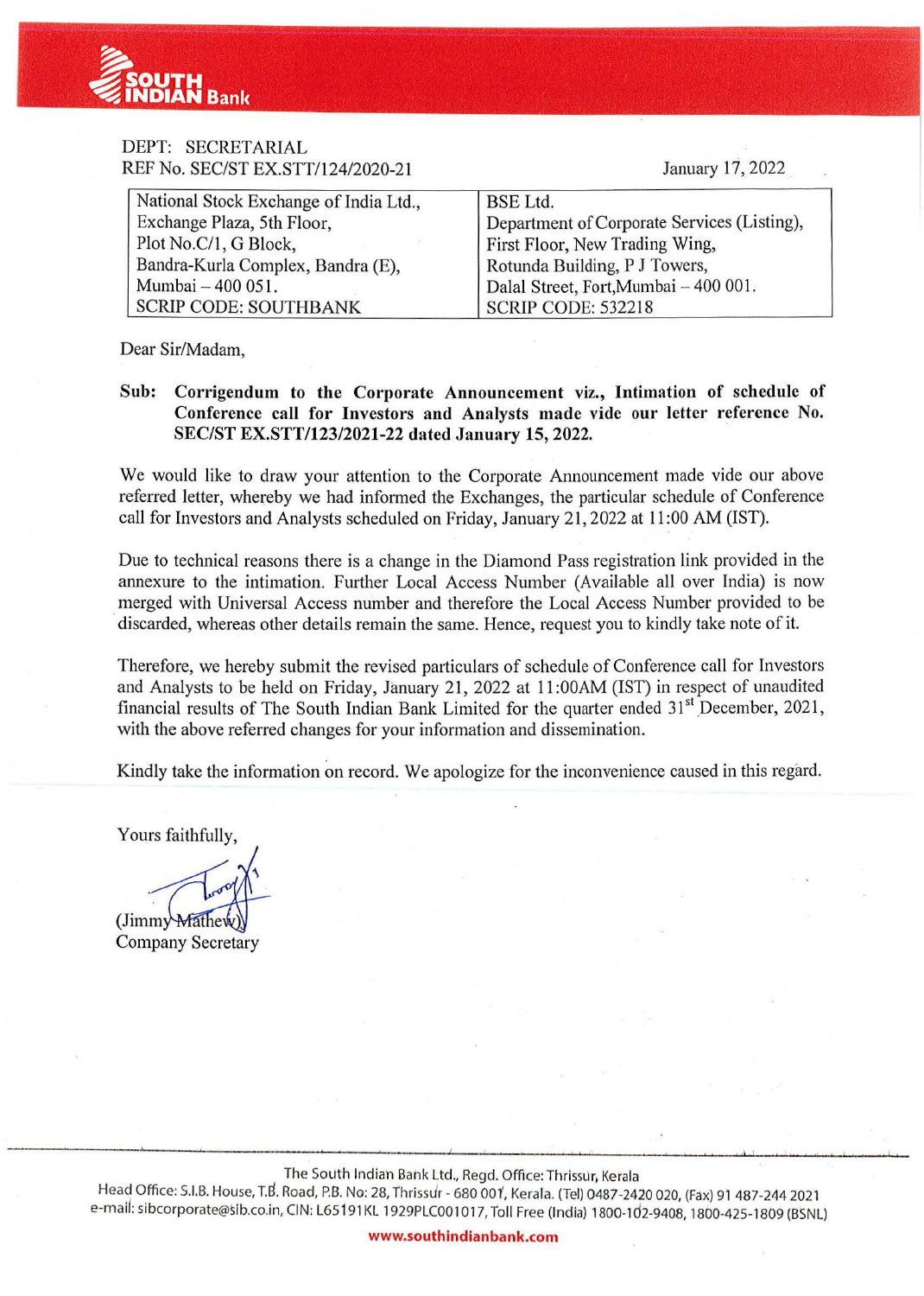## **F.Y 2021-22 / Q3 Earnings Call scheduled on Friday, January 21, 2022 at 11:00 AM (IST)**

The South Indian Bank Limited (SIB) will organize a conference call for investors and analysts on, Friday, January 21, 2022 at 11:00 AM (IST)

Mr. Murali Ramakrishnan – Managing Director & CEO, Mr. K. Thomas Joseph – EVP  $\&$ Group Business Head Sales, Mr. Anto George T – SGM HR & Admin, Mr. Sanchay Sinha – Head Liability & Branch Banking, Mr. Leelanand Kodaganti – Head Treasury, Ms. Chithra H –Chief Financial Officer, Ms. Minu Moonjely – GM Credit will represent SIB on the call.

### **Details of the conference call are as follows:**

## **Timing: Friday, January 21, 2022 at 11:00 AM (IST)**

| <b>Diamond</b><br><b>Pass</b>           |  | https://services.choruscall.in/DiamondPassRegistration/register?confir |                |  |  |  |  |
|-----------------------------------------|--|------------------------------------------------------------------------|----------------|--|--|--|--|
| registration link:                      |  | mationNumber=5955394&linkSecurityString=17f02ff2e0                     |                |  |  |  |  |
| <b>Conference Call Dial-in numbers</b>  |  |                                                                        |                |  |  |  |  |
| <b>Universal Access:</b>                |  | +91 22 6280 1342 / +91 22 7115 8243                                    |                |  |  |  |  |
| <b>International Toll Free Numbers:</b> |  | Argentina                                                              | 0080014243444  |  |  |  |  |
|                                         |  | Australia                                                              | 1800053698     |  |  |  |  |
|                                         |  | Belgium                                                                | 0080014243444  |  |  |  |  |
|                                         |  | Canada                                                                 | 01180014243444 |  |  |  |  |
|                                         |  | China                                                                  | 4008428405     |  |  |  |  |
|                                         |  | France                                                                 | 0800914745     |  |  |  |  |
|                                         |  | Germany                                                                | 0080014243444  |  |  |  |  |
|                                         |  | <b>Hong Kong</b>                                                       | 800964448      |  |  |  |  |
|                                         |  | Italy                                                                  | 0080014243444  |  |  |  |  |
|                                         |  | Japan                                                                  | 00531161110    |  |  |  |  |
|                                         |  | Netherlands                                                            | 08000229808    |  |  |  |  |
|                                         |  | Poland                                                                 | 008001124248   |  |  |  |  |
|                                         |  | Singapore                                                              | 8001012045     |  |  |  |  |
|                                         |  | South Korea                                                            | 00180014243444 |  |  |  |  |
|                                         |  | Sweden                                                                 | 0080014243444  |  |  |  |  |
|                                         |  | Switzerland                                                            | 0800564911     |  |  |  |  |
|                                         |  | Thailand                                                               | 00180014243444 |  |  |  |  |
|                                         |  | <b>UK</b>                                                              | 08081011573    |  |  |  |  |